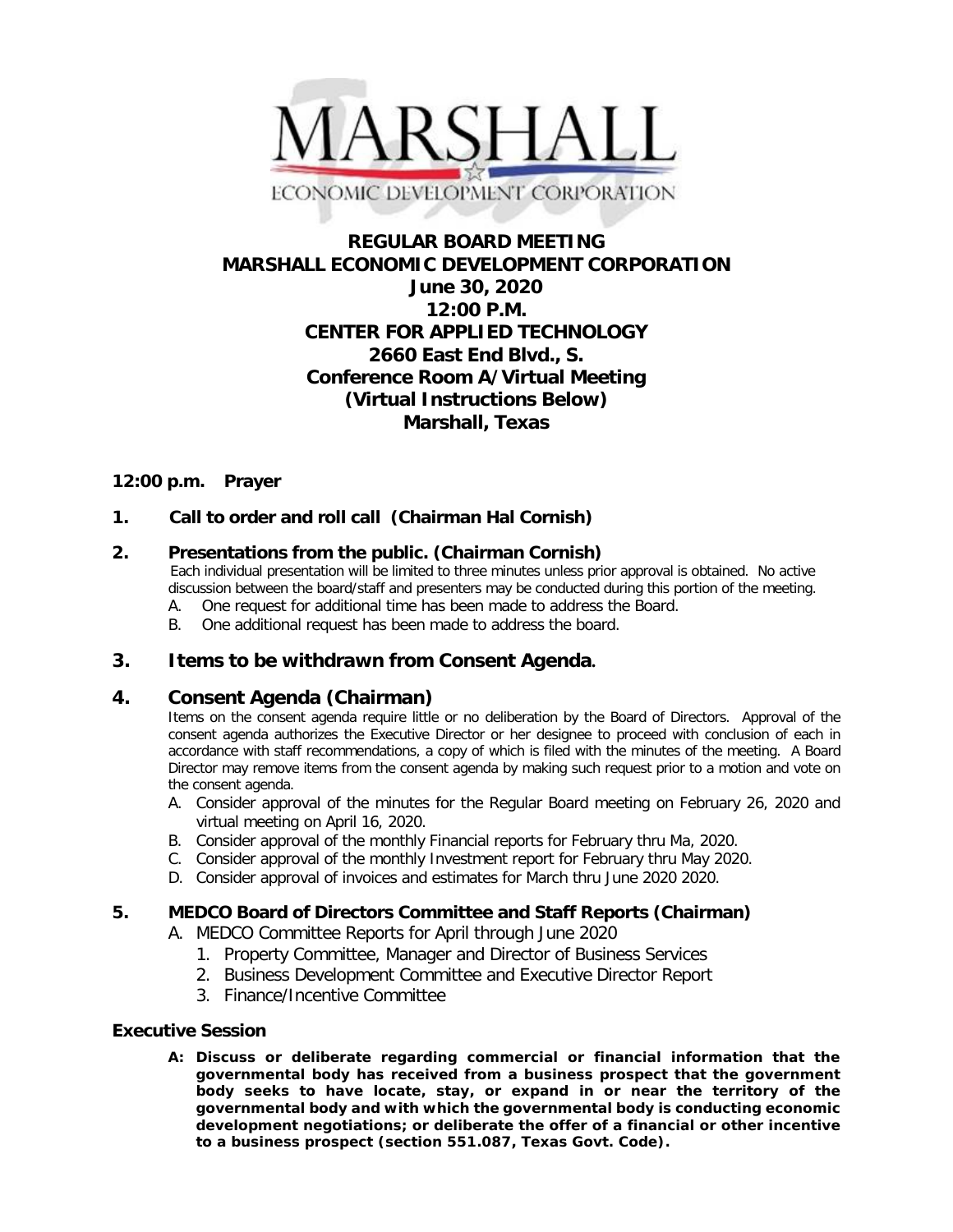- **i. Project NH**
- **ii. Project Retail**
- **iii. Project NO**
- **iv. Prospect Leads**
- **B: Deliberate the purchase, exchange, lease, or value of real property if deliberation in an open meeting would have a detrimental effect on the position of the governmental body in negotiations with a third person. (Section 551.072, Texas Govt. Code)**

#### **Reconvene into Regular Session:**

The Marshall Economic Development Corporation will reconvene into Regular Session, pursuant to the provisions of Chapter 551 of the Texas Government Code, to take any action necessary regarding the executive session.

- **6. Consider final approval of contracts for the sale of property located on Commerce Street in the Marshall Business. (Chairman Cornish/Director of Business Services Rush Harris)**
- **7. Consider the approval of an engineering contract for proposed property development in the Marshall Business Park. (Chairman Cornish)**
- **8. Consider the approval of discussions on moving forward with a project as discussed in executive session pending final approval by the City Commission. (Chairman Cornish/Executive Director Donna Maisel)**
- **9. Consider approval of the reinvestment of a CD with the maturity date of June 30th.**

#### **10. Adjournment**

POSTED: June 26, 2020 4:00 p.m. T. Wright

**THIS MEETING WILL BE CONDUCTED IN ACCORDANCE WITH THE AMERICANS WITH DISABILITIES ACT. THE FACILITY IS WHEELCHAIR ACCESSIBLE AND HANDICAP PARKING IS AVAILABLE. REQUESTS FOR SIGN INTERPRETIVE SERVICES WILL BE AVAILABLE WITH AT LEAST 48 HOURS NOTICE PRIOR TO THE MEETING. TO MAKE ARRANGEMENTS FOR THOSE SERVICES, PLEASE CALL 903-934-8035.**

## **To join this meeting virtually, please follow the instructions below: Join Zoom Meeting**

<https://us02web.zoom.us/j/81785787969>

## **Meeting ID: 817 8578 7969**

#### **One tap mobile**

+13462487799,,81785787969# US (Houston) +16699006833,,81785787969# US (San Jose)

## **Dial by your location**

+1 346 248 7799 US (Houston) +1 669 900 6833 US (San Jose) +1 253 215 8782 US (Tacoma) +1 301 715 8592 US (Germantown) +1 312 626 6799 US (Chicago) +1 929 205 6099 US (New York) Meeting ID: 817 8578 7969